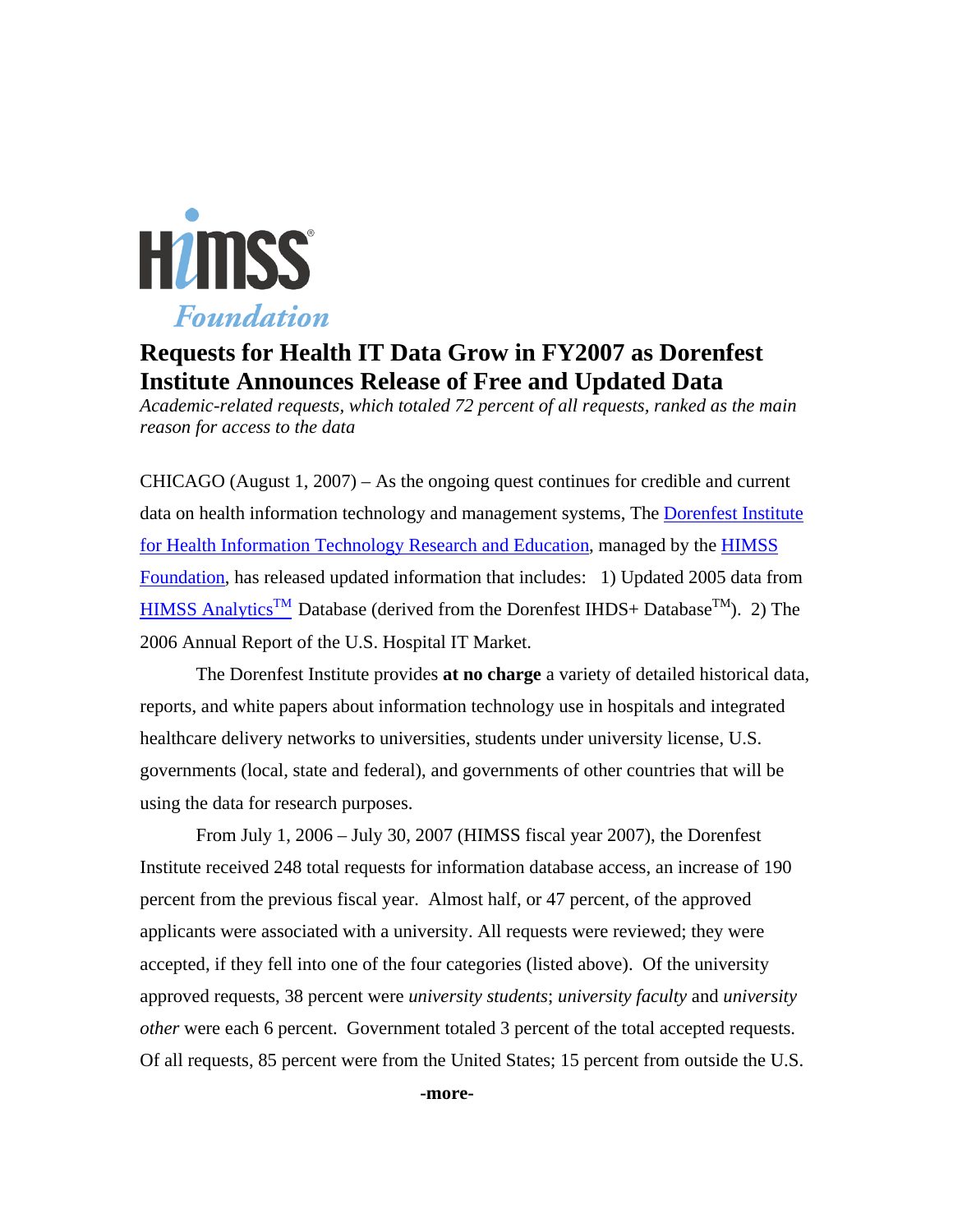# *Dorenfest Institute Announces Availability of Free Data/page 2*

Of the accepted applicants, the majority, 72 percent, were academic related. As noted on the application form, the accepted applicants also accessed the database for the following reasons: academic research paper – 46 percent; doctoral thesis – 13 percent; masters' thesis  $-12$  percent; other  $-12$  percent; white paper  $-8$  percent; grant research  $-$ 6 percent; and article – 3 percent.

Information newly released and now available through the Institute includes:

The **2006 Annual Report of the U.S. Hospital IT Market**, available in PDF format on The Dorenfest Institute Web site, presents the state of the U.S. hospital IT market. The report examines hospital budgets as well as financial, technology, and department environments and presents key finding on IT investment and enterprise resource planning. The data is from the HIMSS Analytics Database (derived from the Dorenfest IHDS+ Database<sup>TM</sup>).

The **newly released 2005 data from the HIMSS AnalyticsTM Database (derived from the Dorenfest IHDS+ Database™)** covers IT use in hospitals and integrated healthcare delivery networks. The release of the 2005 data expands the current library of the Dorenfest 3000+ Databases™ and Dorenfest Integrated Healthcare Delivery System Databases<sup>™</sup> for the period 1986 through 2003, plus the 2004 data from the HIMSS Analytics™ Database (derived from the Dorenfest IHDS+ Database™), as well as many publications on IT use in the healthcare industry during that same time period.

"With this new data, users now have expanded information that will help support their efforts in healthcare IT research and investment," said Sheldon I. Dorenfest, former president/CEO of Sheldon I. Dorenfest and Associates, Ltd. in Chicago.

**-more-**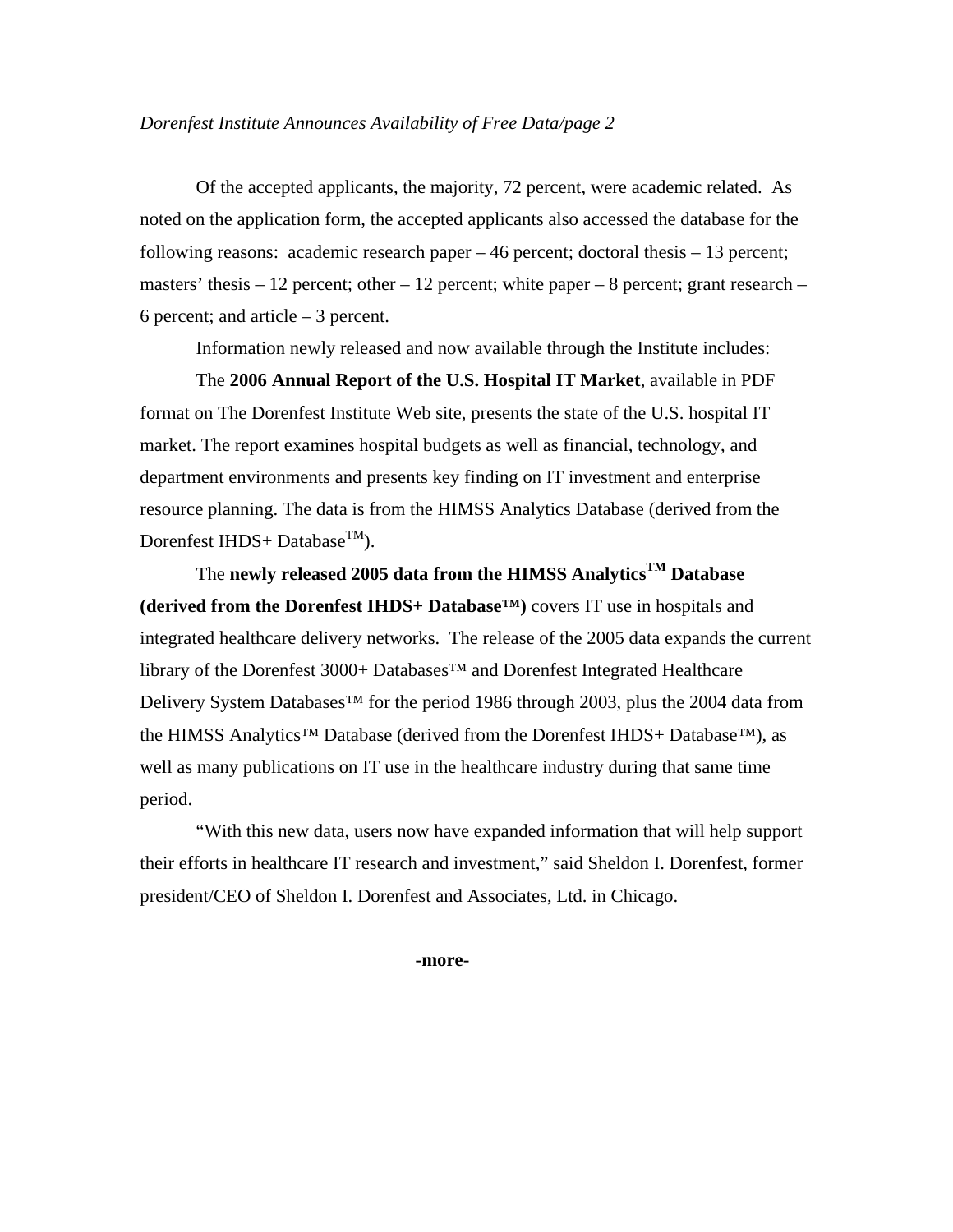## *Dorenfest Institute Announces Availability of Free Data/page 3*

The Dorenfest Institute was formed in January 2005 to further the interest in and benefits associated with ongoing research in health IT. This followed a generous donation of his company and its historical data assets to the HIMSS Foundation by Dorenfest to further the interest in and benefits associated with ongoing research in health IT.

 "The HIMSS Foundation continues to provide vital information to academic researchers and government agencies through this newly released compilation of research," said R. Norris Orms, FACHE, executive director HIMSS Foundation. "The Dorenfest Institute and HIMSS Analytics have made this historical data available to help expand research-based resources on healthcare's use of information technology and management systems."

 The complete listing of databases, white papers and publications available from the Dorenfest Institute is available at

<http://www.himss.org/DorenfestInstitute/default.aspx>, including an online registration form for access to all of the data.

Visit<http://www.himss.org/pressroom/releaseDetail.asp?ContentID=62301> to read the 2005 news release on the formation of The Dorenfest Institute for Health Information Technology Research.

Contact [foundation@himss.org](mailto:foundation@himss.org) for more information on the Dorenfest Institute.

### **About HIMSS Foundation**

Established in 1986, the HIMSS Foundation serves as the philanthropic arm of HIMSS, providing support and assistance to the organization, its members, and the industry. The HIMSS Foundation is an Illinois notfor-profit corporation organized and operated exclusively for charitable scientific and educational purposes within the meaning of Section 501 (c) (3) of the Internal Revenue Code of 1986. Projects that the Foundation supports include: [scholarships](http://www.himss.org/foundation/schlr.asp) for students in healthcare IT-related fields, and relief and assistance for need-based programs such as the [Katrina Phoenix Project.](http://www.himss.org/ASP/topics_FocusDynamic.asp?faid=137)

**-more-**